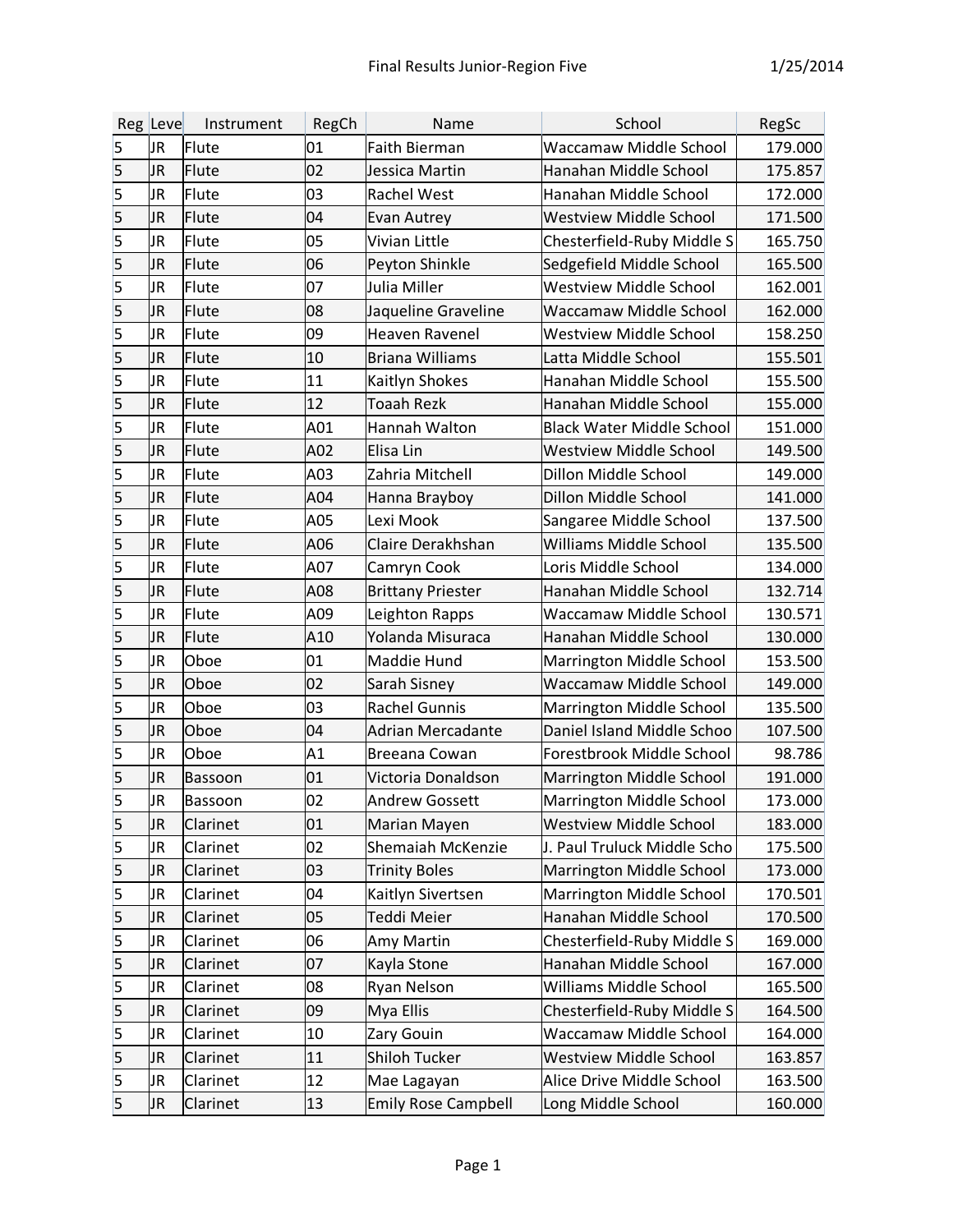|                         | Reg Leve | Instrument           | RegCh           | Name                         | School                         | RegSc   |
|-------------------------|----------|----------------------|-----------------|------------------------------|--------------------------------|---------|
| 5                       | JR       | Clarinet             | 14              | Madeleine Odutayo            | <b>Williams Middle School</b>  | 159.430 |
| 5                       | JR       | Clarinet             | 15              | Jasper Neath                 | Daniel Island Middle Schoo     | 159.429 |
| 5                       | JR       | Clarinet             | 16              | Casey Burris                 | Sangaree Middle School         | 156.714 |
| 5                       | JR       | Clarinet             | 17              | Jami Cundiff                 | Hanahan Middle School          | 156.500 |
| 5                       | JR       | Clarinet             | 18              | Ashia Grant                  | Hanahan Middle School          | 152.500 |
| 5                       | JR       | Clarinet             | 19              | Parker Cline                 | Waccamaw Middle School         | 151.429 |
| 5                       | JR       | Clarinet             | 20              | Denise Wicker                | North Myrtle Beach Middle      | 148.714 |
| 5                       | JR       | Clarinet             | 21              | Nashara Haynes               | <b>Bates Middle School</b>     | 147.286 |
| 5                       | JR       | Clarinet             | 22              | <b>Island Avery-Campbell</b> | Hanahan Middle School          | 146.500 |
| $\overline{\mathsf{5}}$ | JR       | Clarinet             | 23              | Maggie Morse                 | Alice Drive Middle School      | 145.714 |
| 5                       | JR       | Clarinet             | 24              | Octavia Middlebrooks         | Long Middle School             | 142.214 |
| 5                       | JR       | Clarinet             | A01             | <b>Charlotte Linder</b>      | Hanahan Middle School          | 142.000 |
| 5                       | JR       | Clarinet             | A02             | Carmen Blake                 | <b>Bates Middle School</b>     | 140.214 |
| 5                       | JR       | Clarinet             | A <sub>03</sub> | Jaia Wright                  | Georgetown Middle School       | 133.429 |
| 5                       | JR       | Clarinet             | A04             | <b>Abigail Onions</b>        | Waccamaw Middle School         | 132.286 |
| 5                       | JR       | Clarinet             | A05             | <b>Alex Tew</b>              | St. James Middle School        | 131.071 |
| 5                       | JR       | Clarinet             | A06             | Kate Drosieko                | Waccamaw Middle School         | 130.429 |
| $\overline{\mathsf{5}}$ | JR       | Clarinet             | A07             | LaTonja Gillespie            | Marrington Middle School       | 129.429 |
| 5                       | JR       | Clarinet             | A08             | <b>Shelby Maynor</b>         | Marrington Middle School       | 128.143 |
| 5                       | JR       | Clarinet             | A09             | Julianna Sebring             | Hanahan Middle School          | 125.000 |
| 5                       | JR       | Clarinet             | A10             | Briana Locklear              | Dillon Middle School           | 124.143 |
| 5                       | JR       | Clarinet             | A11             | Daria Townsend               | Long Middle School             | 122.357 |
| 5                       | JR       | Clarinet             | A12             | Ali Aiu                      | <b>Hillcrest Middle School</b> | 122.143 |
| 5                       | JR       | Clarinet             | A13             | Carolyn Ta                   | Ocean Bay Middle School        | 120.714 |
| 5                       | JR       | Clarinet             | A14             | <b>Grace Todd</b>            | McBee High School              | 118.500 |
| $\overline{\mathsf{5}}$ | JR       | Clarinet             | A15             | Helen Lee                    | Furman Middle School           | 116.571 |
| 5                       | JR       | Clarinet             | A16             | Arionna Rawls                | Darlington Middle School       | 116.000 |
| 5                       | JR       | Clarinet             | A17             | <b>Ethan Beare</b>           | Loris Middle School            | 115.214 |
| 5                       | JR       | Clarinet             | A18             | <b>Wendy Cruz</b>            | Hanahan Middle School          | 114.286 |
| 5                       | JR       | <b>Bass Clarinet</b> | 01              | <b>Brantlee Gerald</b>       | Loris Middle School            | 170.750 |
| 5                       | JR       | <b>Bass Clarinet</b> | 02              | Hannah Culler                | Daniel Island Middle Schoo     | 146.000 |
| 5                       | JR       | <b>Bass Clarinet</b> | 03              | <b>DeAvion Nesbitt</b>       | <b>Westview Middle School</b>  | 144.750 |
| 5                       | JR       | <b>Bass Clarinet</b> | 04              | Daney Brickles               | Berkeley Middle School         | 127.071 |
| 5                       | JR       | <b>Bass Clarinet</b> | A01             | Josh Wood                    | <b>Bates Middle School</b>     | 126.500 |
| 5                       | JR       | <b>Bass Clarinet</b> | A02             | <b>Courtney Gray</b>         | Latta Middle School            | 111.107 |
| 5                       | JR       | <b>Bass Clarinet</b> | A03             | <b>Diamond Green</b>         | Dillon Middle School           | 96.429  |
| 5                       | JR       | Alto Sax             | 01              | Jasper Watts                 | St. Stephen Middle School      | 183.750 |
| 5                       | JR       | Alto Sax             | 02              | Jamie Hillian                | Chesterfield-Ruby Middle S     | 182.000 |
| 5                       | JR       | Alto Sax             | 03              | Chris Jacobs                 | Sneed Middle School            | 174.500 |
| 5                       | JR       | Alto Sax             | 04              | Keagan Ashalintubbi          | Sangaree Middle School         | 173.750 |
| 5                       | JR       | Alto Sax             | 05              | <b>Isaac Clark</b>           | Marrington Middle School       | 172.750 |
| 5                       | JR       | Alto Sax             | 06              | Sapaydia Rosales             | Marrington Middle School       | 172.000 |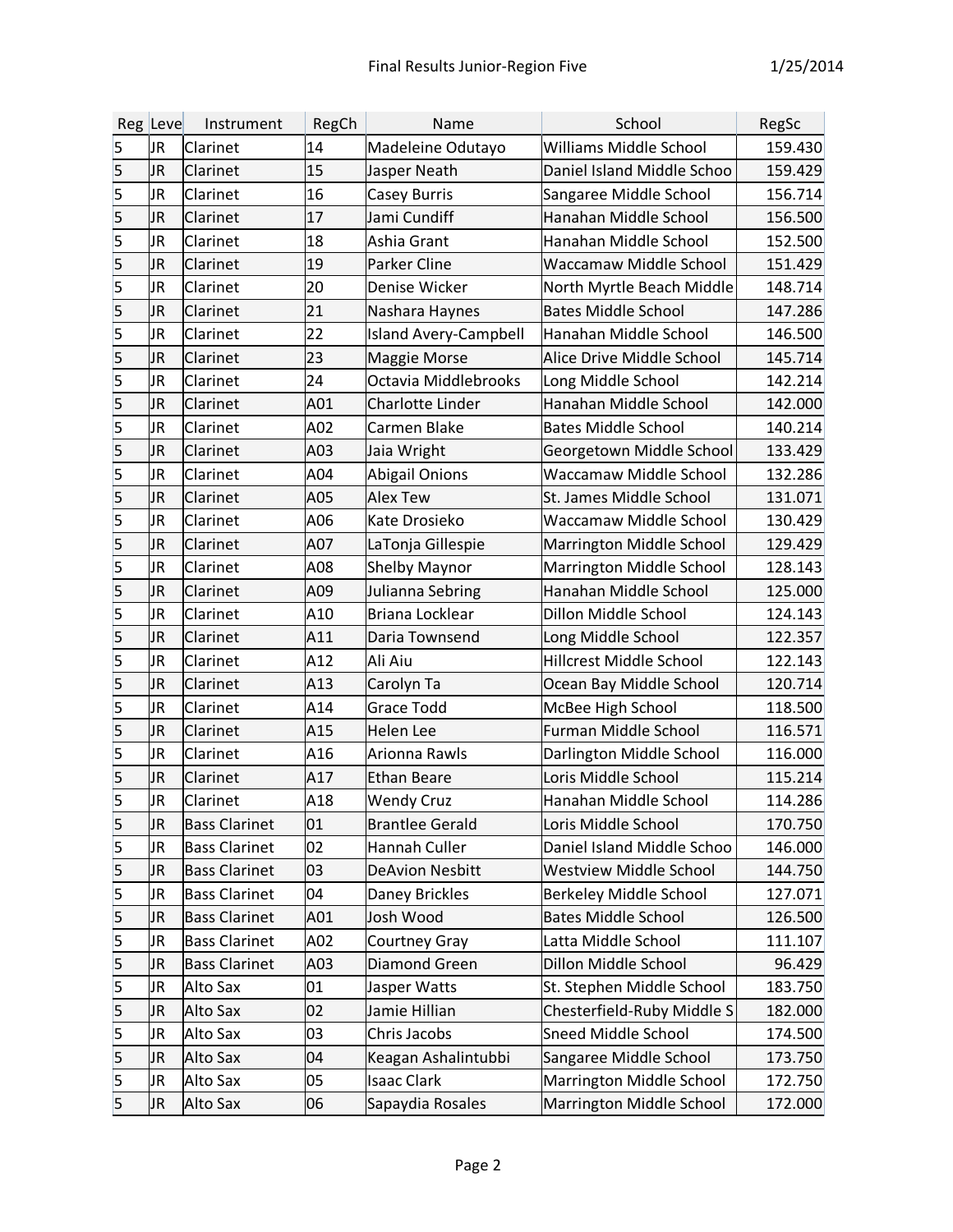|                         | Reg Leve | Instrument       | RegCh | Name                   | School                        | RegSc   |
|-------------------------|----------|------------------|-------|------------------------|-------------------------------|---------|
| 5                       | JR       | Alto Sax         | A01   | <b>Madison Quick</b>   | Chesterfield-Ruby Middle S    | 163.000 |
| 5                       | JR       | Alto Sax         | A02   | <b>Hunter Cline</b>    | Waccamaw Middle School        | 162.750 |
| 5                       | JR       | Alto Sax         | A03   | Dawson Leviner         | Marlboro School of Discov     | 161.500 |
| 5                       | JR       | Alto Sax         | A04   | Adriel Rush            | <b>Westview Middle School</b> | 158.500 |
| 5                       | JR       | Alto Sax         | A05   | <b>Cameron Monroe</b>  | Dillon Middle School          | 154.400 |
| 5                       | JR       | <b>Tenor Sax</b> | 01    | Sarah Innami           | Forestbrook Middle School     | 182.000 |
| 5                       | JR       | <b>Tenor Sax</b> | 02    | Jeremiah Nesbitt       | Hanahan Middle School         | 167.500 |
| 5                       | JR       | <b>Tenor Sax</b> | A01   | <b>Thomas Richburg</b> | <b>Bates Middle School</b>    | 139.000 |
| 5                       | JR       | <b>Tenor Sax</b> | A02   | <b>Brandon Rogers</b>  | Marlboro School of Discov     | 132.000 |
| 5                       | JR       | Bari Sax         | 01    | Alex Lee               | Chesterfield-Ruby Middle S    | 155.500 |
| 5                       | JR       | Bari Sax         | A01   | Kelsey Widener         | <b>Westview Middle School</b> | 144.500 |
| 5                       | JR       | Trumpet          | 01    | Jakob Susol            | Daniel Island Middle Schoo    | 168.300 |
| 5                       | JR       | Trumpet          | 02    | Kara Witte             | Hanahan Middle School         | 158.407 |
| 5                       | JR       | Trumpet          | 03    | Bre'Asia McLean        | Dillon Middle School          | 151.500 |
| 5                       | JR       | Trumpet          | 04    | <b>Bradley Miller</b>  | <b>Westview Middle School</b> | 149.450 |
| 5                       | JR       | Trumpet          | 05    | Camryn Finley          | Forestbrook Middle School     | 144.857 |
| 5                       | JR       | Trumpet          | 06    | James Myers            | Marlboro School of Discov     | 144.300 |
| $\overline{\mathbf{5}}$ | JR       | Trumpet          | 07    | Talia Medley           | Marrington Middle School      | 143.500 |
| 5                       | JR       | Trumpet          | 08    | Jacob Arnold           | Sedgefield Middle School      | 142.900 |
| 5                       | JR       | Trumpet          | 09    | <b>Ryan Sturgill</b>   | Hartsville Middle School      | 142.000 |
| 5                       | JR       | Trumpet          | 10    | Khristopher Long       | Dillon Middle School          | 136.450 |
| 5                       | JR       | Trumpet          | 11    | Kyle Hart              | Sangaree Middle School        | 134.714 |
| 5                       | JR       | Trumpet          | 12    | Mickayla Hamilton      | Marrington Middle School      | 130.750 |
| 5                       | JR       | Trumpet          | 13    | Warner Westberry       | Hanahan Middle School         | 128.657 |
| $\overline{\mathsf{5}}$ | JR       | Trumpet          | 14    | <b>Brooke Mills</b>    | Pageland Middle School        | 128.257 |
| $\overline{5}$          | JR       | Trumpet          | 15    | Taiwan Simmons         | <b>Bates Middle School</b>    | 126.871 |
| 5                       | JR       | Trumpet          | 16    | Ely Hill               | Chesterfield-Ruby Middle S    | 126.500 |
| 5                       | JR       | Trumpet          | A01   | Jacob Sturdivant       | Sangaree Middle School        | 126.257 |
| 5                       | JR       | Trumpet          | A02   | Jawanikia White        | Dillon Middle School          | 125.600 |
| 5                       | JR       | Trumpet          | A03   | <b>Alec Daniels</b>    | Latta Middle School           | 123.443 |
| 5                       | JR       | Trumpet          | A04   | Mycaila Smith          | Forestbrook Middle School     | 123.250 |
| $\overline{\mathsf{5}}$ | JR       | Trumpet          | A05   | Jose Machado           | Forestbrook Middle School     | 121.000 |
| $\overline{\mathbf{5}}$ | JR       | Trumpet          | A06   | Cherokee Osler         | Daniel Island Middle Schoo    | 120.357 |
| $\overline{\mathbf{5}}$ | JR       | Trumpet          | A07   | Zack Kelly             | <b>Bates Middle School</b>    | 120.000 |
| 5                       | JR       | Trumpet          | A08   | <b>Ryver Cook</b>      | Whittemore Park Middle S      | 119.900 |
| 5                       | JR       | Trumpet          | A09   | Joshua Sykes           | Alice Drive Middle School     | 119.000 |
| 5                       | JR       | Trumpet          | A10   | Perrin Thompson        | <b>Bates Middle School</b>    | 117.500 |
| $\overline{\mathbf{5}}$ | JR       | Trumpet          | A11   | Patrick Smith          | Georgetown Middle School      | 116.250 |
| 5                       | JR       | Trumpet          | A12   | Drew Hogan             | Waccamaw Middle School        | 115.750 |
| 5                       | JR       | French Horn      | 01    | Cecile Thomson         | Daniel Island Middle Schoo    | 176.250 |
| 5                       | JR       | French Horn      | 02    | Catherine Henderson    | Long Middle School            | 161.750 |
| 5                       | JR       | French Horn      | 03    | Thomas Gardner         | <b>Westview Middle School</b> | 157.500 |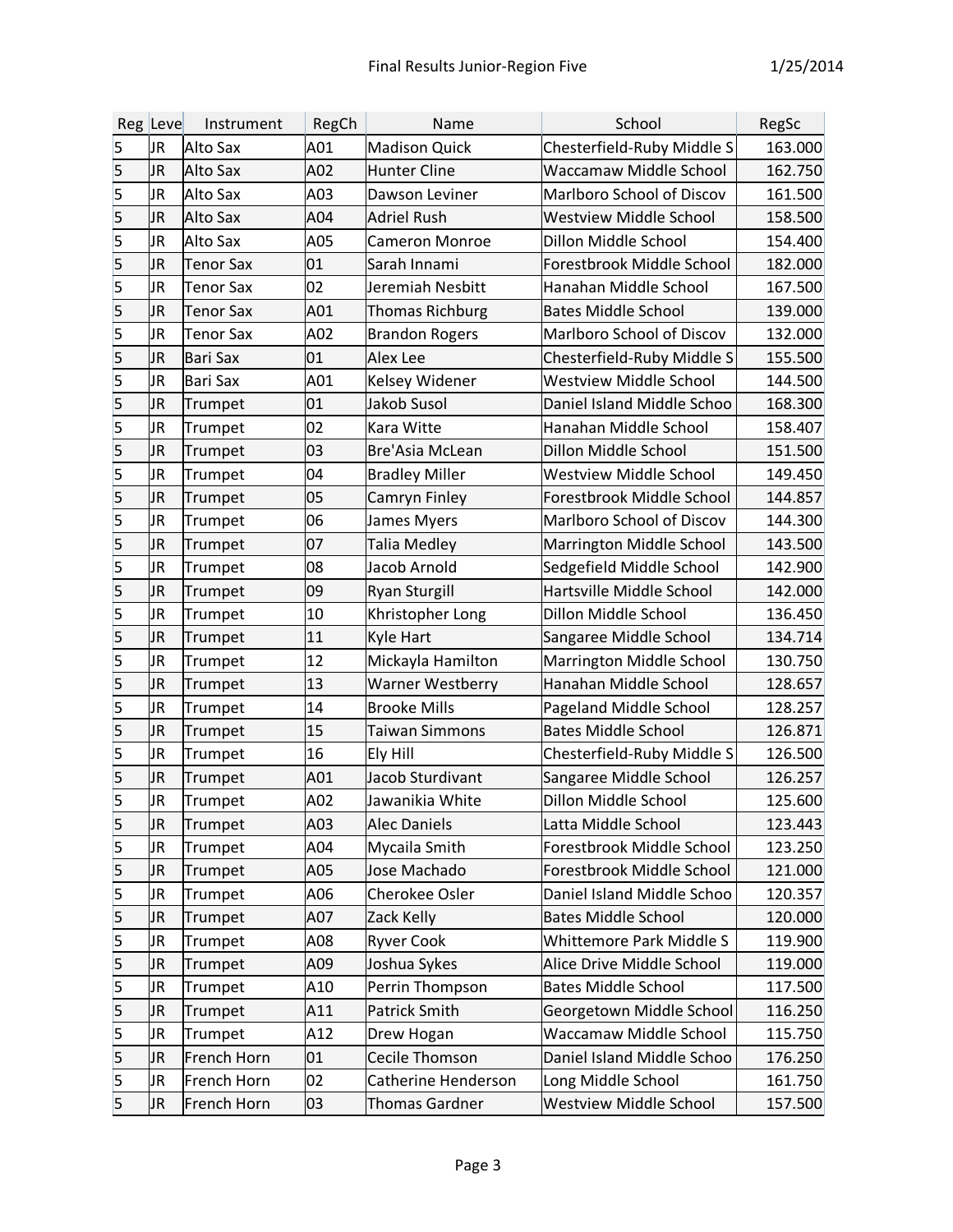|   | Reg Leve  | Instrument  | RegCh | Name                        | School                           | RegSc   |
|---|-----------|-------------|-------|-----------------------------|----------------------------------|---------|
| 5 | JR        | French Horn | 04    | Isabella Johnson            | Chesterfield-Ruby Middle S       | 154.000 |
| 5 | JR        | French Horn | 05    | <b>Jake Rinker</b>          | <b>Westview Middle School</b>    | 152.500 |
| 5 | JR        | French Horn | 06    | Jeremy Palmer               | <b>Bates Middle School</b>       | 143.964 |
| 5 | JR        | French Horn | 07    | Alexandra Riotto            | <b>Black Water Middle School</b> | 140.250 |
| 5 | JR        | French Horn | 08    | Caleb Jordan                | Loris Middle School              | 133.750 |
| 5 | JR        | French Horn | A01   | Rachel Stuart               | <b>Black Water Middle School</b> | 130.250 |
| 5 | JR        | French Horn | A02   | Makayla Ard                 | Sedgefield Middle School         | 124.250 |
| 5 | JR        | French Horn | A03   | <b>Jillian Hinders</b>      | Sangaree Middle School           | 121.000 |
| 5 | JR        | French Horn | A04   | Julia Skerritt              | Marrington Middle School         | 101.357 |
| 5 | JR        | French Horn | A05   | Zoe McNelis                 | Forestbrook Middle School        | 99.750  |
| 5 | JR        | French Horn | A06   | Nicholas Wilson             | Forestbrook Middle School        | 86.964  |
| 5 | JR        | Trombone    | 01    | Aidan Autry                 | Latta Middle School              | 171.000 |
| 5 | JR        | Trombone    | 02    | William Douglas             | Chesterfield-Ruby Middle S       | 155.000 |
| 5 | JR        | Trombone    | 03    | <b>Aaron Trexler</b>        | Chesterfield-Ruby Middle S       | 154.000 |
| 5 | JR        | Trombone    | 04    | Alaina Dixon                | <b>Williams Middle School</b>    | 139.001 |
| 5 | JR        | Trombone    | 05    | Hayley Allen                | <b>Westview Middle School</b>    | 139.000 |
| 5 | JR        | Trombone    | 06    | Wyatt Witman                | <b>Westview Middle School</b>    | 136.000 |
| 5 | JR        | Trombone    | 07    | <b>Jarred Dawkins</b>       | Alice Drive Middle School        | 130.000 |
| 5 | JR        | Trombone    | 08    | Elijah Justice              | Sangaree Middle School           | 125.000 |
| 5 | JR        | Trombone    | 09    | Camille Bellmon             | Dillon Middle School             | 122.000 |
| 5 | JR        | Trombone    | A01   | Zorriayh Bethea             | Dillon Middle School             | 119.857 |
| 5 | JR        | Trombone    | A02   | Jalen Ragin                 | Alice Drive Middle School        | 110.714 |
| 5 | JR        | Trombone    | A03   | Raleigh McMillian           | Waccamaw Middle School           | 105.000 |
| 5 | JR        | Trombone    | A04   | Daniel James II             | <b>Williams Middle School</b>    | 103.714 |
| 5 | JR        | Trombone    | A05   | <b>Christopher Hatchell</b> | Hanahan Middle School            | 102.000 |
| 5 | JR        | Trombone    | A06   | John Owens                  | Hanahan Middle School            | 99.000  |
| 5 | JR        | Trombone    | A07   | <b>Christopher Reyes</b>    | Alice Drive Middle School        | 98.571  |
| 5 | JR        | Trombone    | A08   | Joseph Bazzle               | Hanahan Middle School            | 98.000  |
| 5 | JR        | Euphonium   | 01    | Cody Funderburk             | Chesterfield-Ruby Middle S       | 180.000 |
| 5 | <b>JR</b> | Euphonium   | 02    | <b>Ryan Hamill</b>          | Sangaree Middle School           | 147.000 |
| 5 | JR        | Euphonium   | 03    | <b>Corey Driggers</b>       | Long Middle School               | 141.000 |
| 5 | JR        | Euphonium   | 04    | Jeffrey Adams               | <b>Westview Middle School</b>    | 140.000 |
| 5 | JR        | Euphonium   | A01   | Anna Magrane                | Hanahan Middle School            | 128.000 |
| 5 | JR        | Euphonium   | A02   | Adoshia Graves              | Dillon Middle School             | 127.000 |
| 5 | JR        | Euphonium   | A03   | Jayrads Villanueva          | Marrington Middle School         | 126.001 |
| 5 | JR        | Tuba        | 01    | Aysia Walton                | <b>Black Water Middle School</b> | 164.500 |
| 5 | JR        | Tuba        | 02    | Devon Clark                 | Hanahan Middle School            | 142.500 |
| 5 | JR        | Tuba        | 03    | Leslie Paucar               | College Park Middle School       | 122.000 |
| 5 | JR        | Tuba        | 04    | <b>Briana Mouzon</b>        | Southside Middle School          | 119.714 |
| 5 | JR        | Tuba        | 05    | Hunter Thompson             | Hartsville Middle School         | 117.286 |
| 5 | JR        | Tuba        | 06    | Rebecca Whisnant            | Loris Middle School              | 117.000 |
| 5 | JR        | Tuba        | 07    | <b>Kwailyn Grant</b>        | Dillon Middle School             | 111.500 |